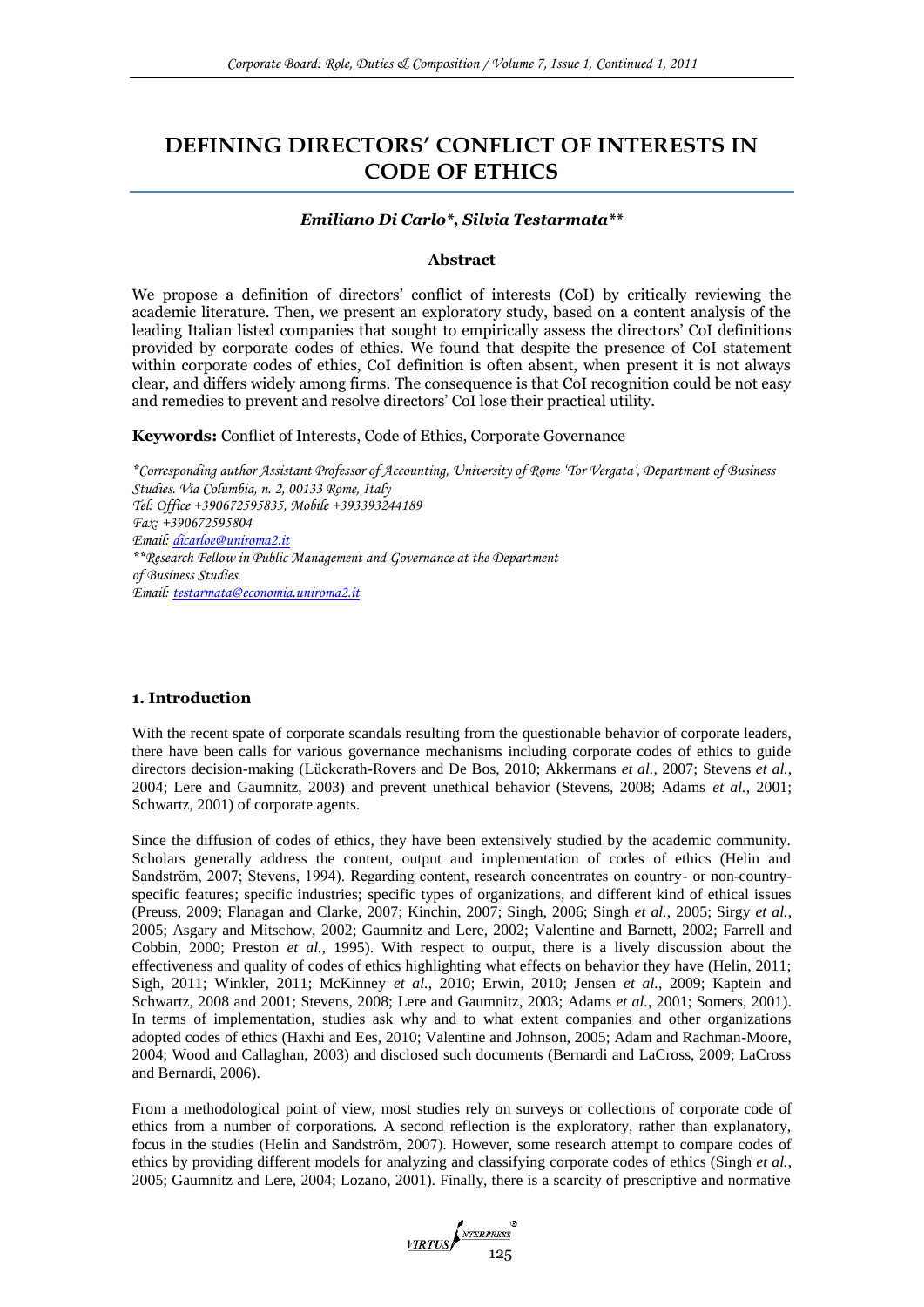studies on corporate code of ethics based on theories explaining how such codes are implemented in organizations (Helin and Sandström, 2007).

Conflict of interests (CoI) is one of the major themes in corporate codes of ethics and conduct (Snell and Herndon, 2004 and 2000; Gaumnitz and Lere, 2002; Snell *et al.*, 1999). Indeed, corporate codes of ethics frequently mention the term "conflict of interests" (Singh, 2006; Singh *et al.*, 2005). Scholars observe that codes of ethics of professional business organizations in the United States (Gaumnitz and Lere, 2002) as well as public service codes of ethics (Kinchin, 2007) frequently include an obligation to avoid CoI apart from some cases where the CoI is acceptable as long as it is disclosed to all affected parties. In some case, codes of ethics refer to CoI between the company and members of the management board or the supervisory board members (Akkermans *et al.*, 2007). However, none of the studies on corporate code of ethics directly address the issue of directors' CoI albeit it is widely recognized that codes of ethics could help to clarify how directors should behave (Lückerath-Rovers and De Bos, 2010) in order to protect the best interest of the firm (Huse, 2007). As argued by Moore and Loewenstein (2004), CoI are at the heart of many of the recent corporate scandals thereby managing CoI is critical to curbing many forms of unethical behavior in organizations.

This paper contributes to research on boards and codes of ethics in three distinct ways. Firstly, starting from a critical review of the academic literature on CoI, we propose a CoI definition that could be applied to directors in codes of conduct and ethics in order to facilitate its recognition. In this respect, we clarify the differences among actual, apparent and potential CoI of board members as well. Secondly, we empirically assess the definition of directors' CoI by exploring the content of corporate code of ethics in the leading Italian listed companies. Thirdly, we suggest some remedies to manage directors CoI.

The rest of the paper is structured as follows. The framework for analyzing our research question is developed in the next section. In this section we critical review the literature on CoI. The section continues with the argument that CoI is not a clearly defined concept, especially in the case of board members. As a result, we propose a CoI definition that could be applied to directors. In the third section we present our research method. In the fourth section we illustrate our arguments by analyzing the codes of ethics of the leading Italian listed companies. In the fifth section we discuss the empirical results of our analysis. The final section summarizes the conclusions and contributions of the paper.

# **2. Literature review**

# *2.1 Critical review of conflict of interests' definitions*

The term "conflict of interests" is used in many different and often inconsistent ways. One of the major problems with CoI is that there is still a widely held view that CoI is equal to corruption (McMunigal, 1998; Williams-Jones, 2011). But CoI is not a crime. A result of this pejorative or negative connotation is that the term CoI loses much of its utility, in practice. For that reasons there is a need to do a much better job of clarifying the concept, in order to better manage CoI when it cannot be avoided and to make CoI more understandable.

In corporate governance studies normally the concept of CoI is related to that between management and minority shareholders, in firms with dispersed ownership (type I agency problem), or between controlling shareholder and minority shareholders in firms with concentrated ownership (type II agency problem). In agency theory board of directors is one of the mechanisms designed to monitor these CoI (Fama and Jensen, 1983; Jensen and Meckling, 1976; Shleifer and Vishny, 1997). For that reasons boards should consider assigning a sufficient number of non-executive board members capable of exercising independent judgment in tasks where there is a potential risk of CoI. Some studies emphasize the risk that board's independence could be compromised by the link between the CEO and board members (Hermalin and Weisbach, 2003; Morck, 2008) or between dominant shareholder and board members (Shleifer and Vishny, 1997).

Although a significant amount of research has emphasized the importance of board independence, there is a lack of corporate governance studies investigating the concept of CoI and the different types of CoI (actual, potential and apparent) that could affect both the board members behavior (impairing their independence and leading into corruption) – even the behavior of those directors who are (often only

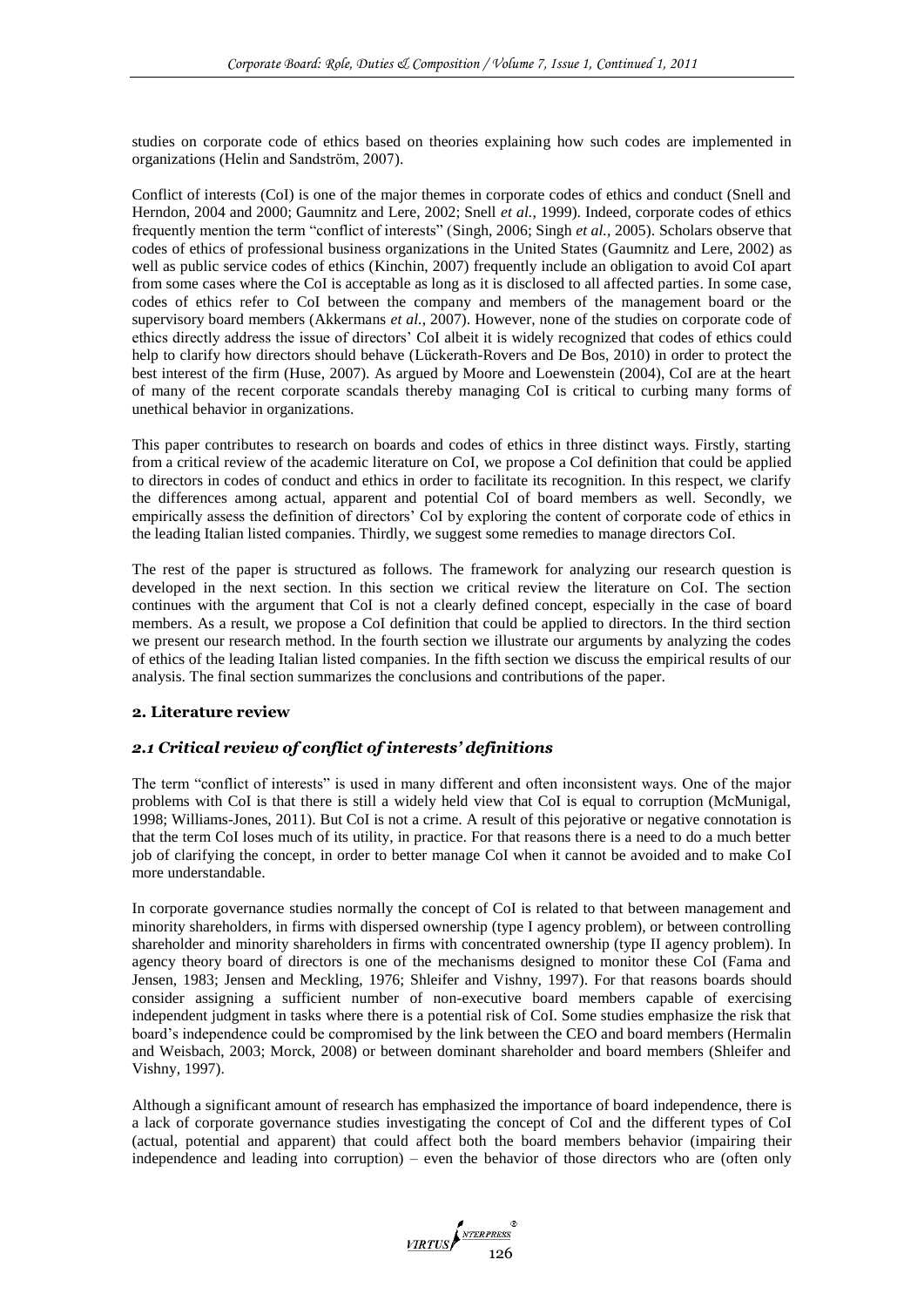formally) independents (Morck, 2008) – and the outsider observers' trustworthy in respect of board members behavior.

Instead, scholars of other disciplines – in particular philosophers, psychologists and research physicians – have proposed different definitions of CoI, depending on the area in which it was investigated and disciplined (see Table 1). In particular, we can split the CoI definitions in two categories: the definitions that are general (Davis, 1982, 1993; Carson, 1994; Boatright, 1992; Argandoña, 2004) and those that define CoI in specific sectors or for specific individuals (Resnik, 1998, for scientist; OECD, 2004, for public services; Thompson, 2009, for physicians).

|  |  |  | <b>Table 1.</b> Conflict of interest definitions |
|--|--|--|--------------------------------------------------|
|--|--|--|--------------------------------------------------|

| <b>DEFINITIONS</b>                                                                                                                                                                                                                                                                                                                                                                                                                                                                                                                                                                                                                                                                | <b>AUTHORS</b>               |
|-----------------------------------------------------------------------------------------------------------------------------------------------------------------------------------------------------------------------------------------------------------------------------------------------------------------------------------------------------------------------------------------------------------------------------------------------------------------------------------------------------------------------------------------------------------------------------------------------------------------------------------------------------------------------------------|------------------------------|
| A person has a conflict of interest if (a) he is in a relationship with another requiring him to<br>exercise judgment in that other's service and (b) he has an interest tending to interfere with the<br>proper exercise of judgment in that relationship.                                                                                                                                                                                                                                                                                                                                                                                                                       | <b>DAVIS</b><br>(1982, 1993) |
| A conflict of interest exists in any situation which an individual (I) has difficulty discharging the<br>official (conventional/fiduciary) duties attaching to a position or office he/she holds because<br>either: (i) there is (or I believes that there is) an actual or potential conflict between her own<br>personal interests and the interests of the party (P) to whom she owes those duties, or (ii) I has a<br>desire to promote (or thwart) the interests of $(X)$ (where X is an entity which has interests) and<br>there is (or I believes that there is) an actual or potential conflict between promoting (or<br>thwarting) X's interests and the interests of P. | <b>CARSON</b><br>(1994)      |
| I suggest that we modify Davis's definition and apply it to science: A scientist has a conflict of<br>interest if a) he is in a relationship with another scientist or member of the public requiring him to<br>exercise judgment in that other's service and b) he has an interest tending to interfere with 1) the<br>proper exercise of judgment in that relationship or 2) his ability to fulfill his obligations to that<br>person in his role as a scientist []                                                                                                                                                                                                             | <b>RESNIK</b><br>(1998)      |
| As a preliminary definition, then, a conflict of interest may be described as a conflict that occurs<br>when a personal interest interferes with a person's acting so as to promote the interest of another<br>when the person has an obligation to act in that other person's interest. This is equivalent to<br>asserting that a conflict of interest arises when a personal interest interferes in the performance of<br>an agent's obligation to a principal.                                                                                                                                                                                                                 | <b>BOATRIGHT</b><br>(1992)   |
| [] a conflict between the public duty and private interests of public officials, in which public<br>officials have private-capacity interests which could improperly influence the performance of<br>their official duties and responsibilities.                                                                                                                                                                                                                                                                                                                                                                                                                                  | <b>OECD</b><br>(2004)        |
| [] a set of circumstances that are reasonably believed to create a substantial risk that<br>professional judgment of a primary interest will be unduly influenced by a secondary interest.<br>The primary interest refers to the purpose of the professional activity, such as the welfare of<br>patients or the quality of research. The secondary interest is typically financial gain.                                                                                                                                                                                                                                                                                         | <b>THOMPSON</b><br>(2009)    |
| [] conflict of interest arises in any situation in which an interest interferes, or has the potential<br>to interfere, with a person, organization or institution's ability to act in accordance with the<br>interest of another party, assuming that the person, organization or institution has a (legal,<br>conventional or fiduciary) obligation to do so.                                                                                                                                                                                                                                                                                                                    | ARGANDOÑA<br>(2004)          |

Each of these definitions has some strengths but also weaknesses. The latter occur in particular when these definitions are applied to the board members. This is because some of them do not consider important situations in the category of CoI, while others include situations which we believe are irrelevant for CoI policies.

According to Davis (1982) a person is in CoI in all situations in which, being in a relationship with another, has an interest which tends to interfere in the proper exercise of judgment in that relationship. The relationship mentioned by Davis does not necessarily require that the person works for an organization. One of the most important contributes given by Davis is the classification of CoI in three categories: actual, potential and apparent. We will discuss these categories more ahead.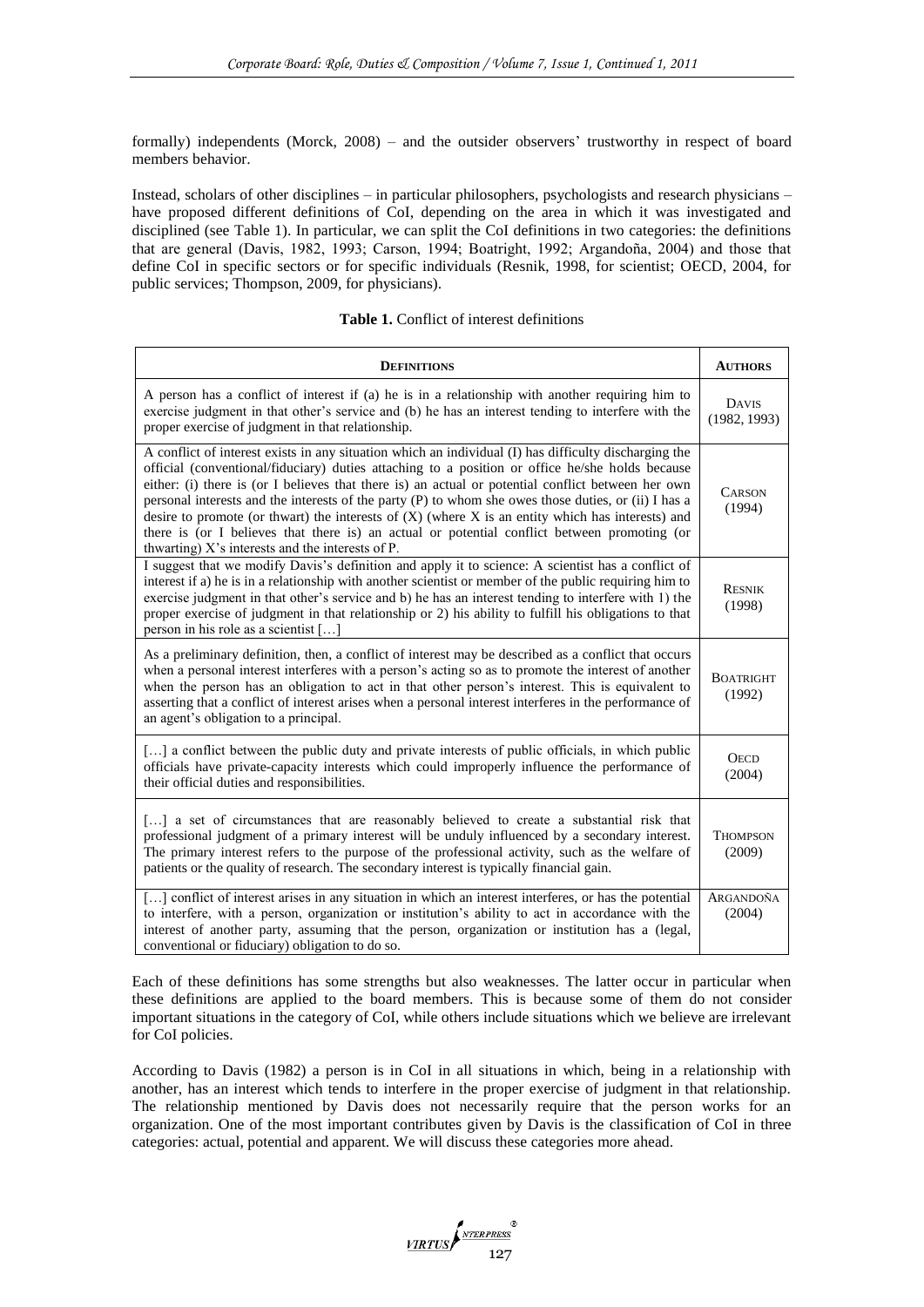Davis's definition has been criticized by Lubke (1987) and Boatright (1992). Luebke argued that Davis's conception of interest makes the analysis too broad, while Boatright argued that Davis's emphasis on judgment makes the analysis too narrow, excluding from the category of CoI many improper practices businesses often forbid as CoI.

Starting from Davis's definition, Resnik (1998) gives a CoI definition to apply to science. The proposed definition is however not yet suitable for business organization, because it is too specific, even if it contains some very important elements that we will use in the CoI definition that we propose for the board members. Indeed, Resnik's definition contains a deep analysis of the ways private interests of individuals may interfere with their judgment (see also Davis, 1982) and will.

Also the OECD definition (2004) is referred to a particular CoI that is to the public officials, even if it is easily adaptable to the private sector.

Thompson's definition is even more specific than that of the OECD, because it defines the CoI of particular public officials: the physicians. Particularly useful is the concept of "secondary interest", referred to all financial and non financial interests that could unduly influence a "primary interest".

Carson's definition (1994) is much narrower than that of Davis and is not specific as to Resnik and Thompson's definitions; however, it has the advantage of being more applicable to the field of business. Indeed, Carson says that his definition "implies that a person can be involved in CoI only if he is employed by others (this include those who work for clients) or has "official" duties in virtue of holding position in organization. Those who have no official duties as employees, professionals in private practice, or members of organizations cannot have conflict of interest". Carson's analysis is very useful for understanding the CoI phenomenon, especially because of the many examples he did before arriving to his CoI definition.

Finally, Argandoña's definition (2004) has the advantage of not only recall the individual's CoI but also the organizations and institutional CoI. Moreover the author deeply analyzes the single elements that characterize his definition, making easier the understanding of the situations that fall within the CoI definition.

## *2.2 Defining directors' conflict of interests*

Starting from the definitions mentioned in Table 1, we propose the following definition that could be applied to board members:

*The conflict of interests is the situation where a director's secondary interest tends to interfere with the primary interest of the firm.*

The CoI definition contains the following three key elements:

- *the primary interest of the firm*;
- the presence of a *secondary interest of the director*;
- and the fact that the secondary interest of the director *tends to interfere* with the primary interest of the firm.

The primary interest is determined by the professional duties that the director has in reaching the (legitimate) interest of the firm. According to Huse (2007), in this article we embrace the firm definition of corporate governance where corporate governance is seen as the interactions between various internal and external actors and the board members in directing a firm for value creation. Thus, this definition of corporate governance is based on behavioral assumptions, where the task of the board of directors is to contribute to "value creation for the firm".

When an individual is hired by a firm as member of the board of directors he or she enters into a fiduciary relationship with the firm. At law, the fiduciary duties of directors require them to place the interest of the firm above their own private or personal interest. In that sense all the directors, and not only the independent ones, must have an independent behavior. Therefore a board member must act to promote the success of the firm for the benefit of its members as a whole. In this respect, the interest of the firm

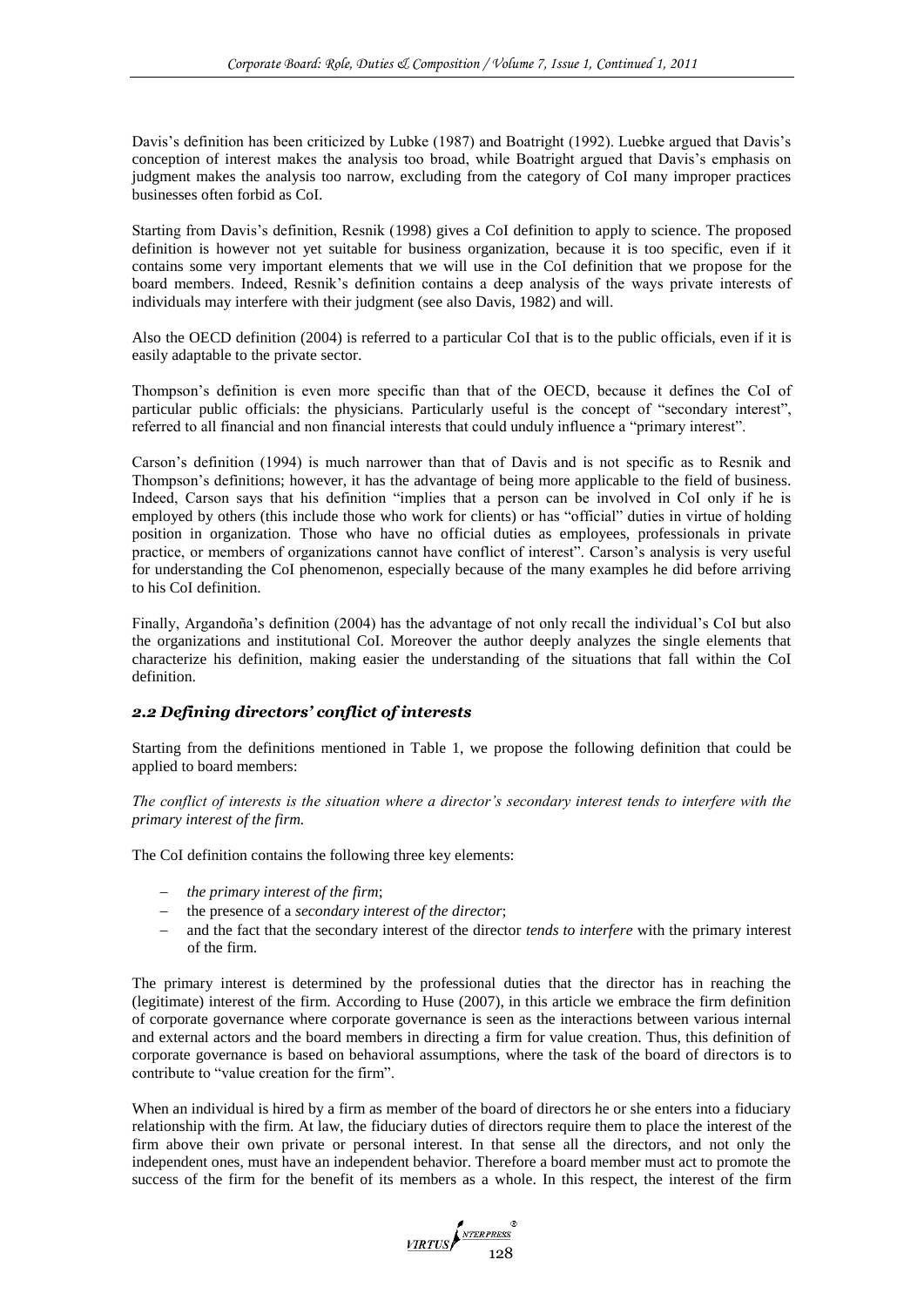(primary interest) could be summarized with the expression: "value creation for the firm that is sustainable in the long term" (Huse, 2007). Sometimes the primary interest is stated as aims or goals (e.g., promoting the interest of the firm), as obligations (e.g., directors' obligation to promote the interest of the firm) or as rights (e.g., the firms' right to have directors promoting their interests).

Undoubtedly, among the three elements of the CoI, the presence of the directors' secondary (private) interest is what causes more problems. The secondary interest is typically financial gain, but the agent can also have non-financial interests that increase his/her utility at the expenses of the principal's interest (Thompson, 2009). Indeed, secondary interest may also include desire for professional advancement, recognition for personal achievement, and favor to friends and family (Cohen, 2001). In this respect, Thompson (2009) clarifies that the majority of secondary interests are – within limits – entirely legitimate (and desirable) to some extent, but they become critical when they have a greater say in the decisions of the agent as compared with the primary interests.

The third element of the CoI definition requires that the secondary interest of the director "tends to interfere" with the director's duty to exercise his/her professional judgment in accordance with the interest of the firm. Obviously it is not unfair to a certain situation, the fact of getting a private interest, as, for example, when someone changes jobs because of higher remuneration or when he/she helps a friend find a job. In fact, the problem arises when that interest becomes secondary to a primary interest that the individual has a duty to obey as a consequence of the position held and the liabilities assumed.

In addition, according to Resnik (1998) definition of CoI and focusing on director's decision making, we can also say that:

#### *In CoI situations director's secondary interest tends to interfere with: 1) the proper exercise of his/her judgment; 2) the director's ability to fulfill his/her fiduciary obligation.*

Following Resnik (1998), our definition emphasizes two components: the impairment of the judgment and the corruption of the will. In the first case director does not properly exercises his/her judgment, while, in the second case, director does not have the ability to fulfill his/her fiduciary obligation. Both of these cases can have adverse impact on directors' objectivity and trustworthiness.

Judgment, according to Davis (1982), is a form of cognitive activity, such as decision-making, observation, or evaluation, that requires more than mechanical rule-following or commonsense. Conflict of interests tends to impair the judgment, and it can lead us to make unsound decisions, observations, and evaluations (Resnik, 1998). Conflict of interests can impair judgment in two ways (Davis, 1982; Resnik, 1998). First, a CoI may bias a judgment (Resnik, 1998). A director who is asked to assess or promote a manager (Adams *et al*. 2008) who is also his best friend is likely to make a biased assessment. People who know this bias can compensate for it. Using Resnik example, we can say that this situation is like when we have a thermometer consistently underestimates air temperature by two degrees centigrade, and then we can correct this bias by making adjustments in the temperature we record. Second, a CoI may render a director's judgment unreliable. A director with biased judgment makes errors that are slanted or skewed in a particular way. This case is like to have a broken thermometer that in one occasion overestimates temperature, on another occasion underestimates it, and so on (Davis, 1982; Resnik, 1998).

Moving to corruption of the will, Resnik (1998) observes that "the will is that part of the person that transforms cognitive states into actions‖. Many situations of director's CoI involve corruption of the will instead of corruption of judgment. For example, we can say that all the situations where directors are called by the dominant shareholder to protect his/her interest - allowing him to extract of private benefits of control and consequently damaging minorities - are in the category of corruption of the will. This is because, differently from bias of the judgment, in corruption of the will director may know how to carry out his/her obligations to minorities, but fails to do so because he/she ignores these duties in order to satisfy his/her private interest (e.g. the maintenance of the sit).

# *2.3 Identifying actual, apparent and potential CoI of directors*

Now using Davis (1982) and Resnik (1998) approach we give the definitions of actual, potential and apparent directors' CoI.

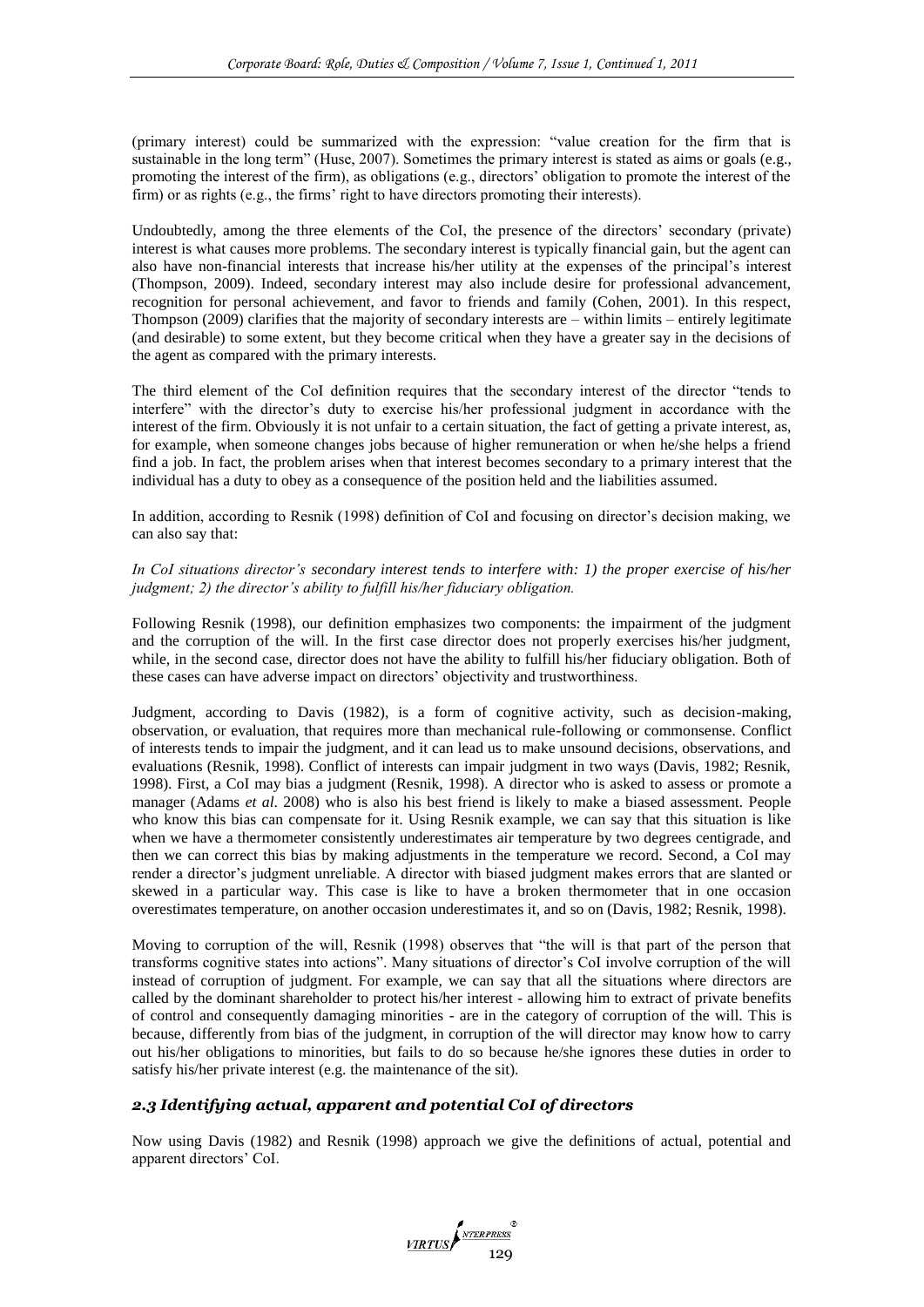*The actual (or real) conflict of interests is the situation where a director's secondary interest tends to interfere with 1) the proper exercise of his/her judgment 2) director's ability to fulfill his/her fiduciary obligation.*

The CoI is regarded as "actual" when it occurs during the decision-making of the director (e.g. during a board meeting). In other words, when the director is required to act independently, without interference, the secondary interest tends to interfere with his or her primary interest.

The apparent (or perceived) CoI is defined as follows.

*The apparent (or perceived) conflict of interests is the situation where a director has a secondary interest that appears to outside observer(s) to interfere with 1) the proper exercise of his/her judgment 2) director's ability to fulfill his/her fiduciary obligation.*

Indeed, an apparent CoI exists when a reasonably well-informed outside observer(s) could have a reasonable apprehension that the secondary interest interfere with the primary interest of the firm. Outside observer may include for example other board members, shareholders, the press, the public.

All CoI involve perceptions or appearances because they are specified from the perspective of people who do not have sufficient information for assessing the actual motives of a decision maker and the effects of those motives on the decisions themselves (Lo and Field, 2009).

Resnik (1998) argue that "in defining apparent conflicts of interest, we can also observe that different people may arrive at different judgments about whether particular situations tend to undermine a person's will or judgment. Although affected parties may agree that a situation is not a conflict of interest, outside observers may have different opinions. […]. Outside observers and affected parties may arrive at different opinions due to differences in knowledge about the situation or differences in their assessments of its ethical aspects".

Then, in apparent conflict, the situation is likely to seriously damage the reputation of the director and the organization in which he or she operates, even when the director has no interference in his/her judgment (Thompson, 1993; Winch 2003).

The third type of CoI is the potential one.

*The potential conflict of interests is the situation where a director has a secondary interest that could interfere, in the future, with 1) the proper exercise of his/her judgment 2) director's ability to fulfill his/her fiduciary obligation.*

In other words, the directors' potential CoI arises when the director has private interests that could turn, in the future, to be conflicting with his/her duties. A potential CoI entails "foresee ability". For example, all the directors who have family and/or professional relationships with the management or the main shareholder are in potential CoI, as well as directors who have financial interest in customers (i.e. director has a partial ownership in a company that buy goods from the firm) or supplier of the firm. These ties could bring an actual CoI in the future (Figure 1).



VIRTUS

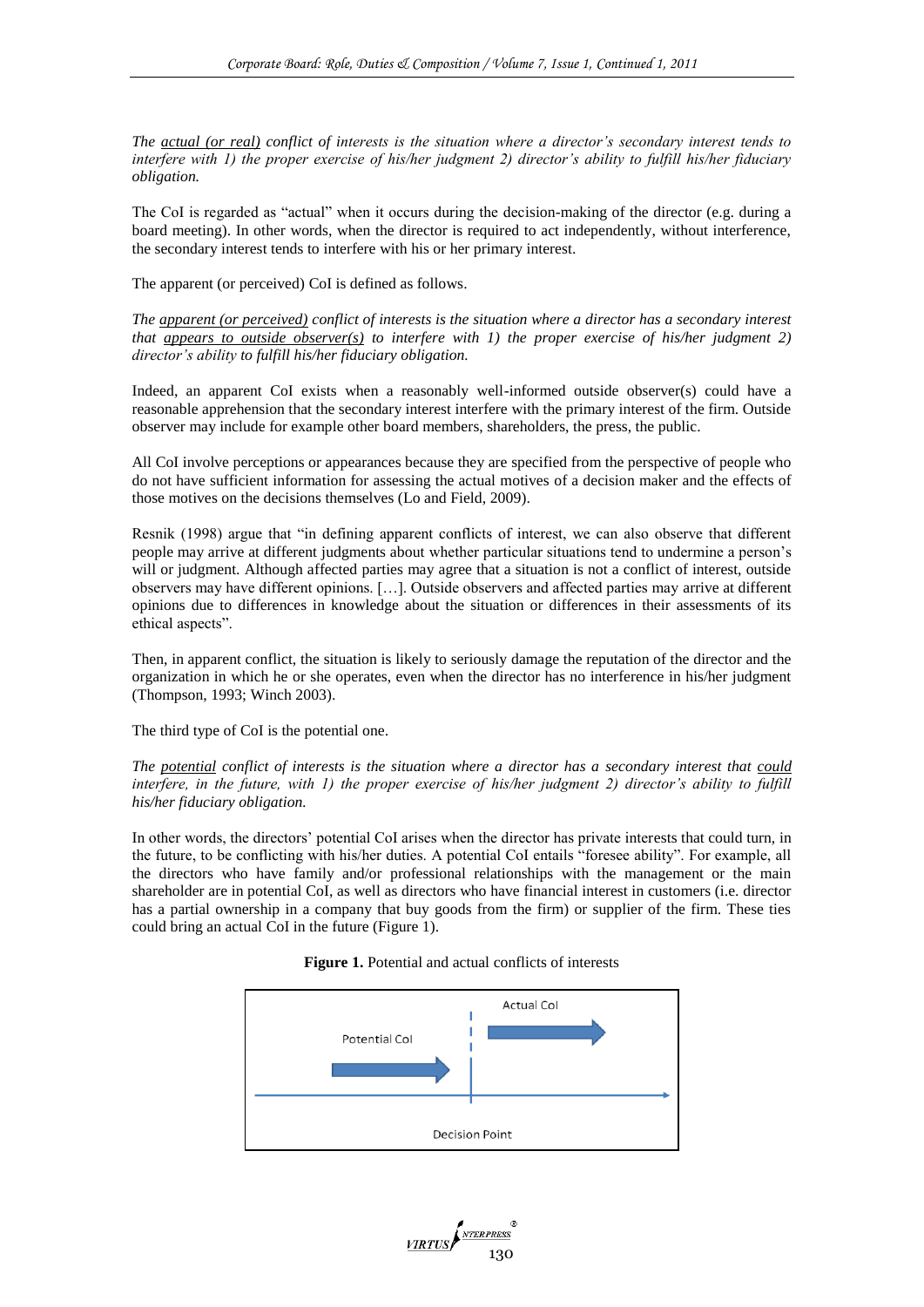That is why codes of best practice of corporate governance cannot consider those directors as independent directors, even if they are outside (affiliated or "grey") directors (Weisbach, 1988; Vicknair et al., 1993; Denis and Sarin, 1999; Hillman *et al.*, 2000; Klein, 2002).

Apparent and potential CoI can be as damaging as actual or real conflict.

## **3. Research method**

The research method consists of a critical literature research and empirical analysis. Our critical review of CoI literature is based on the largest online collections of published scientific research in the world (EBSCO, ScienceDirect, WileyInterscience, SCOPUS). We extracted the articles that have proposed new interesting insights into the CoI definition in the academic debate, looking at title, abstract and keywords. As a result of a critical reading of all the extracted papers, we selected the most salient contributions to the definition of CoI and reported them in Table 1. As a result, we integrate these contributions by proposing a general definition for the directors' CoI, distinguishing among actual, apparent and potential CoI of board members.

Then, we empirically explore the content of corporate codes of ethics in the leading Italian listed companies to assess their correspondence with the proposed framework on directors' CoI. According to Huff (2008) research protocol, we carried out a close examination of the corporate codes of ethics of these companies looking at the disclosure of directors' CoI in the light of the main characteristics emphasized by the literature.

This explorative analysis is based on the collection of corporate codes of ethics disclosed by the 57 Italian companies listed on the STAR segment of Borsa Italiana (the Milan Stock Exchange, Italy). The choice of this segment is extremely significant because it is dedicated to midsize companies with a capitalization of less than 1 billion euros who voluntarily adhere to and comply with the following strict requirements:

- High transparency and high disclosure requirements;
- High liquidity (minimum 35% of free float);
- Corporate Governance in line with international standards.

In addition, the companies listed on the STAR segment are leaders in their industry and they represent Italy's economic diversity and strong competitiveness as showed by Table 2.

|                                                             | <b>Frequency</b> |
|-------------------------------------------------------------|------------------|
| Number of firm listed on the Star segment of Borsa Italiana | 76               |
| Number of firm with a code of ethics downloadable<br>57     |                  |
| Sectors                                                     |                  |
| Industrials                                                 | 27               |
| Consumer Goods                                              | 11               |
| <b>Heath Care</b>                                           | $\mathfrak{D}$   |
| <b>Consumer Services</b>                                    |                  |
| Telecommunications                                          | ∍                |
| <b>Utilities</b>                                            | 3                |
| Financials                                                  | 6                |
| Technology                                                  |                  |

#### **Table 2.** Profile of the selected companies

#### **4. Empirical results**

The analysis on the data collected was divided into five different areas:

- Scope of the code of ethics;
- Tools for implementing the code of ethics;
- Salience of CoI in the code of ethics;
- Presence of CoI definition in the code of ethics; and
- Content of CoI definition in the code of ethics.

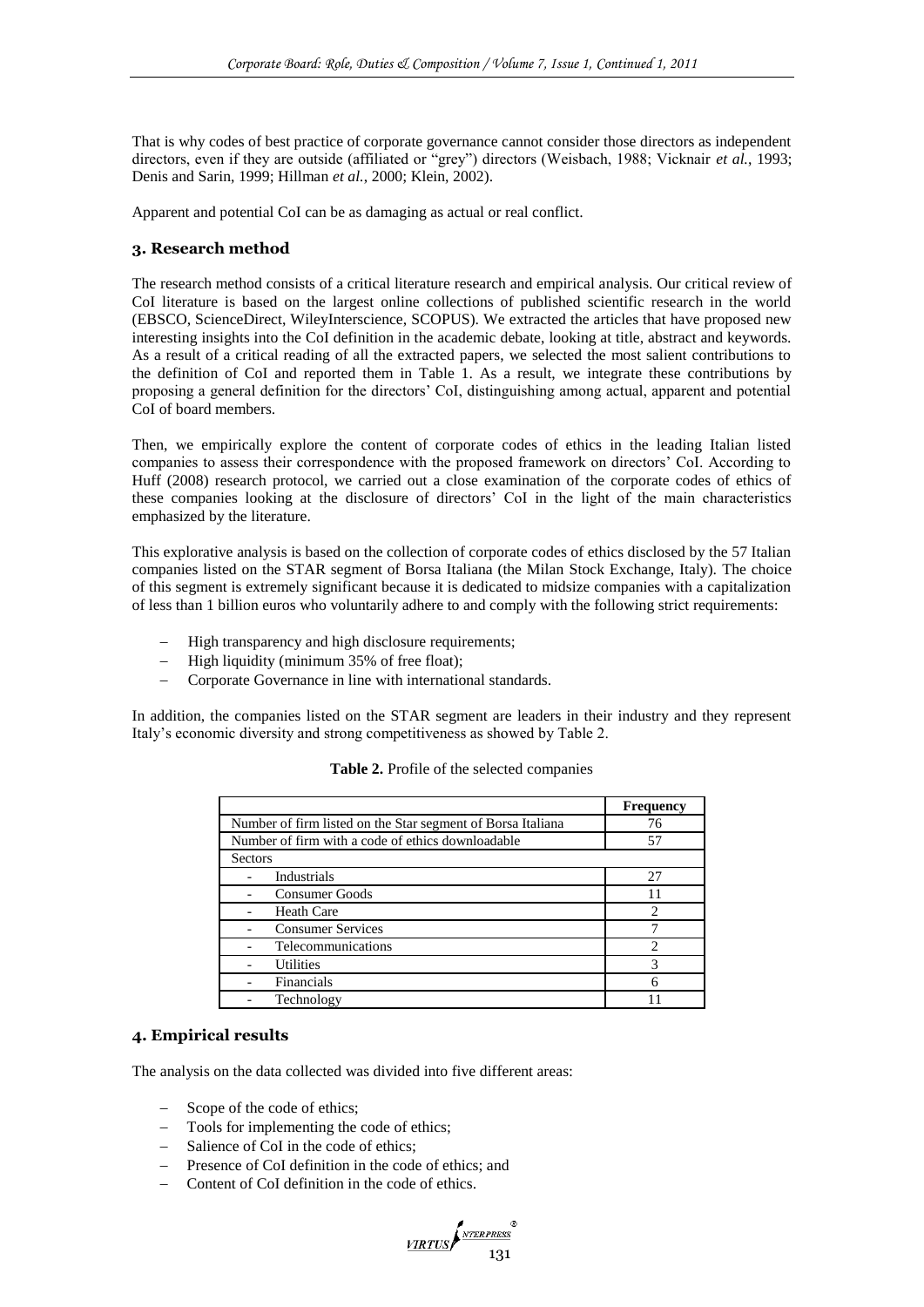| Addressee of code of ethics      | <b>Frequency</b> | $\frac{6}{6}$ |
|----------------------------------|------------------|---------------|
| <b>Shareholders</b>              |                  | 11%           |
| <b>Directors</b>                 | 50               | 88%           |
| Employee                         | 53               | 93%           |
| Collaborators                    | 51               | 89%           |
| <b>Subsidiaries</b>              | 30               | 53%           |
| External parties (es. Suppliers) | 45               | 79%           |
| Generic                          |                  | 7%            |

|  |  | Table 3. Scope of the code of ethics |
|--|--|--------------------------------------|
|--|--|--------------------------------------|

The ethical codes of the sample analyzed are normally addressed to directors, employees and collaborators (see Table 3). The 53% is extended to the subsidiaries of the issuer. It seems interesting to underline that the percentage of codes extending the application to external parties (e.g. suppliers, agents) is 79%. Table 4 focuses on the tools of communication and dissemination of the codes.

|  |  | Table 4. Tools for implementing the code of ethics |  |  |
|--|--|----------------------------------------------------|--|--|
|  |  |                                                    |  |  |

| Tools for implementing the code of ethics                  | <b>Frequency</b> | $\frac{6}{9}$ |
|------------------------------------------------------------|------------------|---------------|
| Delivery by hand                                           | 19               | 33%           |
| Online disclosure (on the company web site)                | 23               | 40%           |
| Intranet                                                   | 10               | 18%           |
| Posted on notice board                                     |                  | 14%           |
| Declaration of awareness                                   |                  | 16%           |
| Possibility to ask to the office in charge of the function |                  | 11%           |
| Training courses                                           | 15               | 2.6%          |

The instrument most used for communication and dissemination of the code of ethics is the publication on the company's website (40%). The 33% communicate the code by hand delivery, especially in case of the new intake. Only 26% of the codes contemplate the training courses among the means of communication and dissemination.

| <b>Table 5.</b> Salience of CoI in the code of ethics |  |  |
|-------------------------------------------------------|--|--|
|-------------------------------------------------------|--|--|

| Number of pages                              | Average | Min | Max      |
|----------------------------------------------|---------|-----|----------|
| Pages of the code of ethics                  |         |     | 41       |
| Pages of the code of ethics dedicated to CoI |         |     |          |
| Lines dedicated to CoI                       |         |     | $\Delta$ |

The number of pages of the ethical code is 18 on average (see Table 5), with a minimum of 6 pages and a maximum of 43 pages. All codes contain a CoI statement. The average number of pages dedicated to CoI statement is only 1. Thus, it has been calculated the average number of lines dedicated to the CoI. At this regard we found that the average number of lines is 15, with a minimum of 3 and a maximum of 43.

| <b>Table 6.</b> Presence of CoI definition in the code of ethics |  |  |  |
|------------------------------------------------------------------|--|--|--|
|------------------------------------------------------------------|--|--|--|

| Kind of CoI definition                                                              | Frequency | $\frac{6}{9}$ |
|-------------------------------------------------------------------------------------|-----------|---------------|
| Presence of direct CoI definition                                                   | 10        | 18%           |
| Presence of a list of CoI situations                                                |           | 9%            |
| Presence of indirect CoI definition                                                 | 22        | 39%           |
| Presence of direct CoI definition and of a list of CoI situations                   |           | 5%            |
| Presence of indirect CoI definition and of a list of CoI situations                 |           | 7%            |
| Absence of CoI definition                                                           | 13        | 23%           |
| Presence of the terms "apparent", "actual", "potential"                             | 29        | 51%           |
| Description of the difference among the terms "apparent", "actual", "potential" CoI |           |               |

From Table 6 we observe that 18% of the ethical codes provide only a direct definition of CoI, where the latter is meant as a clear indication of what the code of ethics intends for CoI. For instance, we consider as direct definition all the cases where we have found "CoI is" or "CoI occur when".

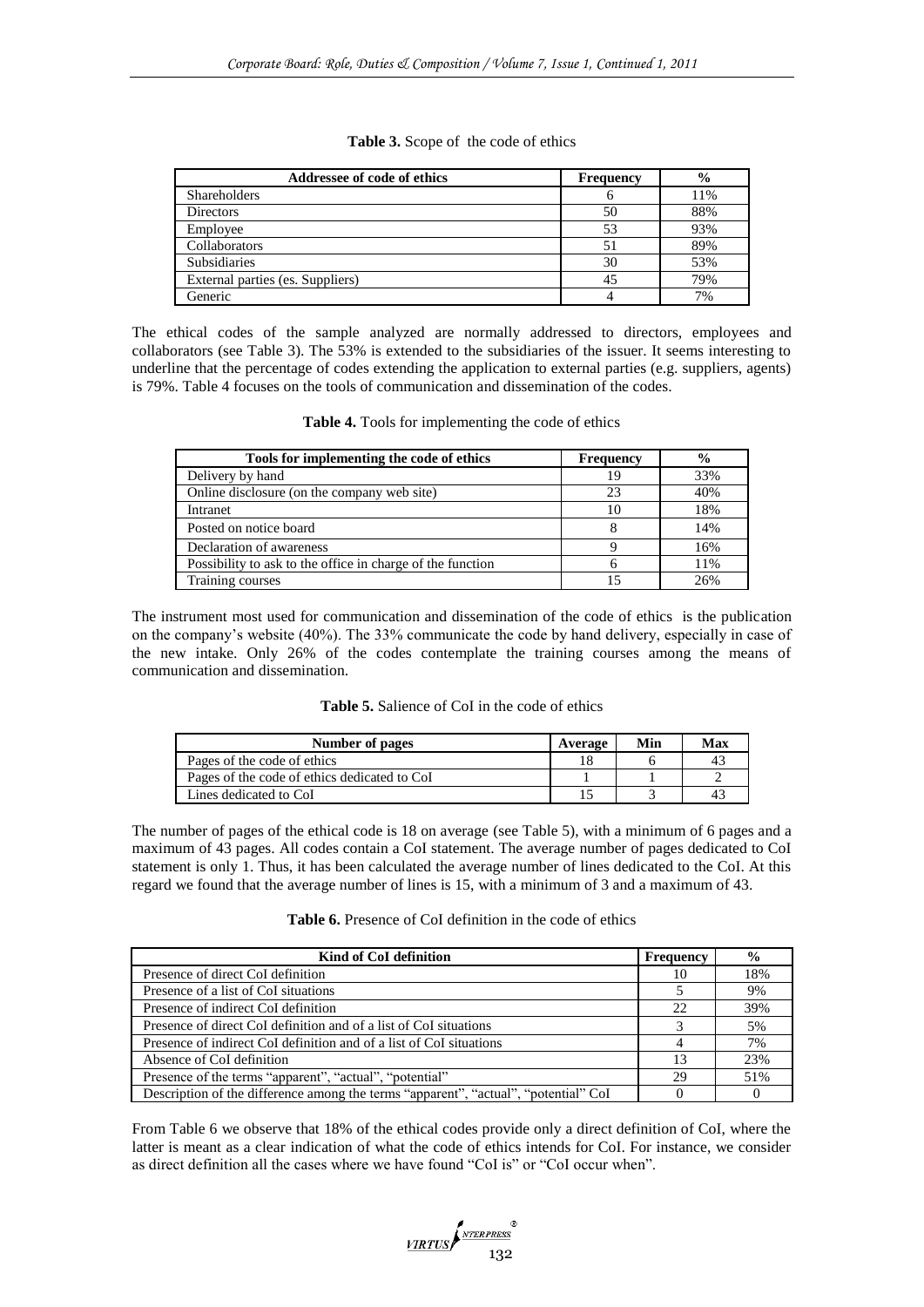However, if we add the codes providing both direct definition of CoI and a list of CoI situations, the codes providing a direct definition reach an overall score of 23%. We consider the presence of a list of CoI situations in all the codes that specified the various situations that could lead the agent in CoI. Then we consider as "a list of CoI situations" cases like this: "Examples of some of the more common ways where CoI can arise are as follows: Outside jobs or affiliations (...); Interests in other businesses (...); Corporate opportunities  $(...)$ ; Nepotism  $(...)$ .

In addition, we observe that 39% of ethical codes provide an indirect definition of CoI. We consider as ―indirect definition‖ all the cases where in CoI statement is indicated the primary interest (e.g. interest of the firm) that agents must reach and the secondary interests (e.g. financial interest) that could influence, or interfere, or conflict with the primary one.

The percentage of indirect definition reaches a score of 46% if we consider also the codes adding a list of CoI situations. We highlight that 9% of the ethical codes provide just a description of CoI situations, whereas 23% of the codes provide neither definition nor description of CoI even if they indicate the remedies to prevent o resolve CoI. In sum, 77% of the codes provide a direct definition and/or indirect definition of CoI and a description of CoI situations. Finally about half of codes of ethics consider the different kinds of CoI. If we consider only the codes of ethics providing a definition of CoI the codes quoting the term "apparent", "actual" and "potential", achieved the 66%, even if no codes specify the difference among these terms. The content of the 39 direct and indirect definitions of CoI has been analyzed and reported in Table 7.

| Category                 | Content                                                      | <b>Frequency</b>         | $\frac{0}{0}$ |
|--------------------------|--------------------------------------------------------------|--------------------------|---------------|
|                          | 1.1 CoI is a "situation "                                    | 13                       | 33%           |
|                          | 1.2 CoI is an "activity "                                    | 5                        | 13%           |
|                          | 1.3 CoI is a "behavior "                                     | $\theta$                 | 0%            |
| 1. What is CoI           | 1.4 CoI is "the case where "                                 | 7                        | 18%           |
| (just where a            | 1.5 CoI is a "situation " and an "activity"                  | $\mathbf Q$              | 23%           |
| CoI definition is        | 1.6 CoI is a "situation" and a "behavior"                    | $\Omega$                 | 0%            |
| present)                 | 1.7 CoI is an "activity" and a "behavior"                    | 1                        | 3%            |
|                          | 1.8 CoI is a "situation" and "the case where"                | 1                        | 3%            |
|                          | 1.9 CoI is a "situation", an "activity" and "the case where" | 1                        | 3%            |
|                          | 1.6 Others                                                   | $\overline{c}$           | 5%            |
|                          | 2.1 Duties and responsibilities                              | 1                        | 3%            |
| 2. Types of              | 2.2 Firm's interest                                          | 20                       | 51%           |
| primary                  | 2.3 Shareholder interest                                     | $\Omega$                 | 0%            |
| interests                | 2.4 Firm's interest and duties and responsibilities          | 16                       | 41%           |
|                          | 2.5 Firm's interest and shareholder interest                 | $\overline{c}$           | 5%            |
|                          | 3.1 Personal Interests (PI)                                  | $\overline{\mathcal{L}}$ | 10%           |
|                          | 3.2 Familiar Interests (FI)                                  | $\theta$                 | 0%            |
|                          | 3.3 Financial and Economic Interests (FEI)                   | $\mathbf{1}$             | 3%            |
|                          | 3.4 Interests Different from Firm Interest (IDFI)            | $\theta$                 | 0%            |
|                          | $3.5$ Others $(O)$                                           | $\theta$                 | 0%            |
|                          | 3.6 PI and FI                                                | 7                        | 18%           |
| 3. Types of<br>secondary | $\overline{3.7}$ PI and FEI                                  | 5                        | 13%           |
| interests                | 3.8 PI, FI and FEI                                           | 10                       | 25%           |
|                          | 3.9 PI, FI, FEI and IDFI                                     | 3                        | 8%            |
|                          | 3.10 PI. FI and IDFI                                         | 1                        | 3%            |
|                          | 3.11 PI, FEI and IDFI                                        | 3                        | 8%            |
|                          | 3.12 PI, FEI and O                                           | 1                        | 3%            |
|                          | 3.13 PI and IDFI                                             | $\overline{4}$           | 10%           |
|                          | 3.14 PI, IDFI and O                                          | 1                        | 3%            |
|                          | 4.1 "tends to interfere"                                     | $\overline{2}$           | 5%            |
| 4. Term used for         | 4.2 "interfere"                                              | 11                       | 28%           |
| the third                | 4.3 "encumber"                                               | 7                        | 18%           |
| element                  | 4.4 "Influence"                                              | 3                        | 8%            |
| of CoI                   | 4.5 "conflict"                                               | 18                       | 46%           |
| definition               | 4.6 "contrast"                                               | 3                        | 8%            |
|                          | 4.7 Others                                                   | 18                       | 46%           |

**Table 7.** Content of CoI definition in the code of ethics

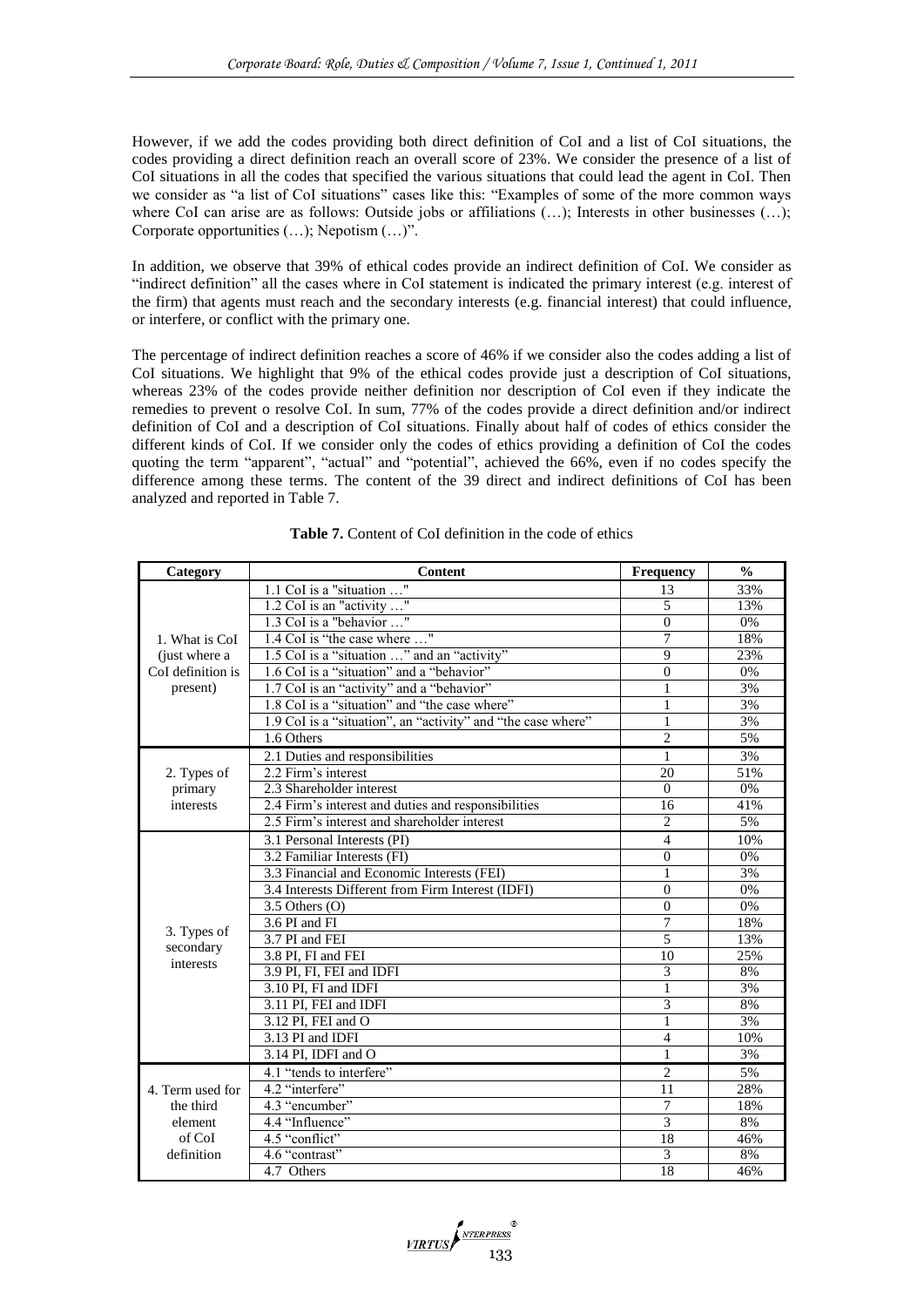The CoI is considered as a "situation" in the 60% of the ethical codes, whereas 37,5% consider the CoI as an "activity". No codes of ethics consider the CoI only as a "behavior", however one code consider the CoI as an "activity" and a "behavior".

Subsequently, we analyzed the definitions provided by the codes of ethics according to the scheme offered by the directors' CoI definition outlined by analyzing the literature. Thus, we looked at the kind of primary interest, the kind of secondary interest and the term used to describe the third element of the theoretical definition of CoI.

As regards the kind of primary interest, the firm' interest is the most quoted (98%) whereas the shareholder interest is the less cited (5%), and only together with the firm' interest. Finally, duties and responsibilities are considered as primary interest in 41% of ethical codes albeit with the firm' interest, that is nearly always quoted.

Among secondary interests, the most relevant interest is the "personal interest" that is quoted by 98% of ethical codes, whereas the "financial and economic interest" and the "familiar interest" are respectively included in the CoI definition in 58% and 57% of ethical codes. In 30% of cases, ethical codes also cite interests different from the firm' interest.

The third element of CoI definition is obviously that presenting a wide variability. The most quoted term is "conflict"  $(46%)$ , followed by "interfere"  $(28%)$  and "encumber"  $(18%)$ . Finally, we underline that 46% of ethical codes use others terms for describing the relation among primary and secondary interests.

## **5. Discussion and conclusion**

The results indicate that CoI definition is often absent in codes of ethics and when present it is not always clear. In addition, CoI definition differs widely among firms. Indeed, the term CoI is frequently used in many different and often inconsistent ways, especially if we consider the difference between actual, potential and apparent CoI. This distinction is extremely important to manage CoI effectively, because CoI remedies could be differentiated according to the three types of CoI. But the codes of ethics of our sample never specified these differences. As a result, the remedies to manage directors' CoI lose much of their practical utility.

However, the first step to deal with CoI is to clearly define what CoI is, in order to recognize it when it happens and consequently to activate the remedies to manage it (see Figure 2).





The remedies we suggest only concern the "risk rules" and not also the "harm rules". McMunigal (1998) clarifies that "a harm rule is about sin, a risk rule about temptation". In other words the remedies to manage CoI are not built just for fraud prevention but to manage the risk that directors could be in situations that lead into fraud.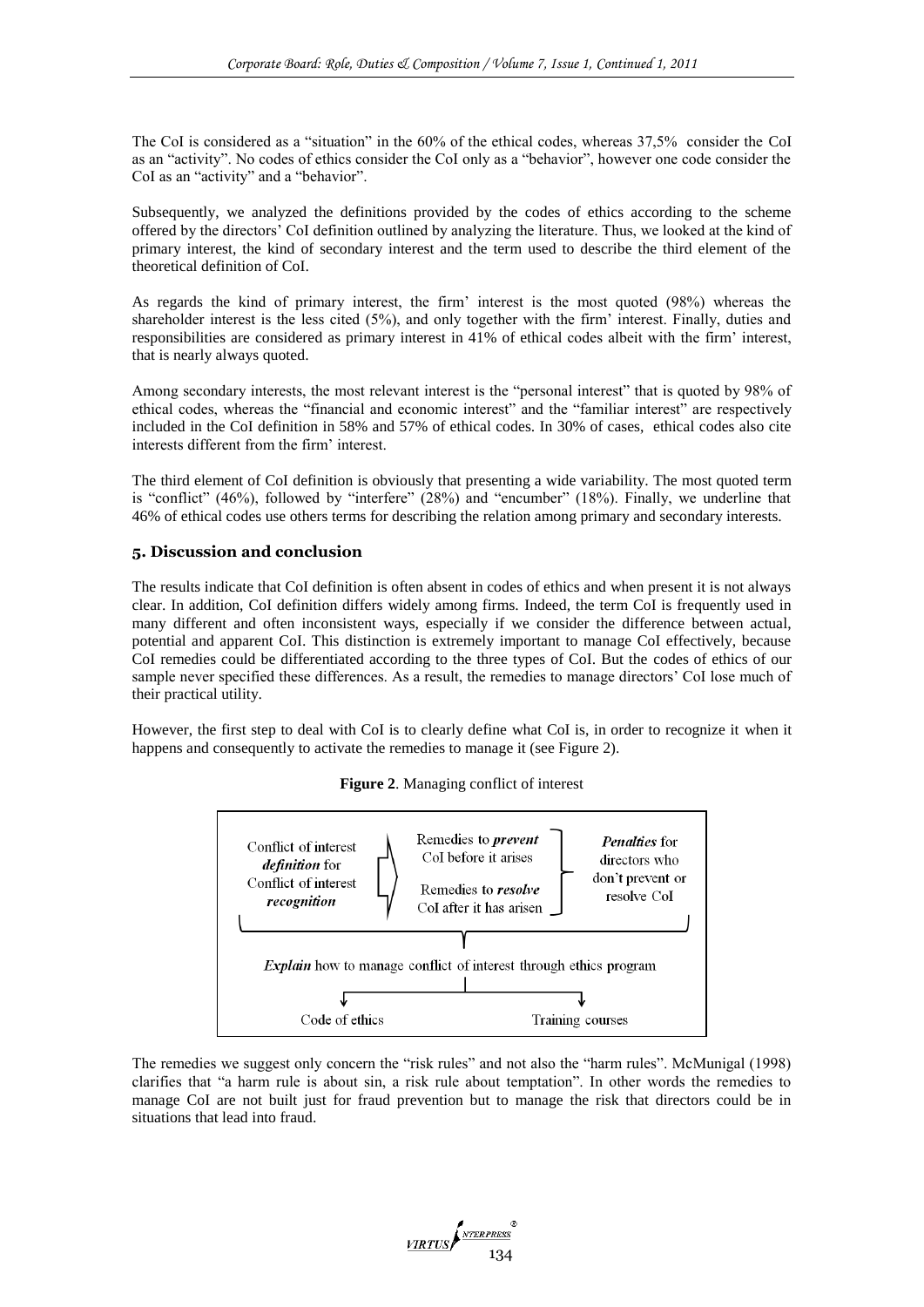Under the risk rules, we distinguish the policies to prevent CoI before it arises from the policies that are aimed at resolving CoI after it has arisen (Figure 2). The latter policies are not necessarily alternative but complementary to the preventive measures.

Because CoI is not a crime, as the corporate frauds, some of the punitive crime prevention methods (Murphy and Dacin, 2011; Sutherland et al., 1992) are not applicable for this phenomenon. For example we cannot punish with the jail a CEO that is just in a CoI situation (e.g. he owns a partial ownership in a firm that is one of the firm's customer), but the firm could provide punishment if the CEO doesn't disclose his or her financial interest that could be interfere with his or her duties and responsibilities (e.g. removal of the board member from the firm).

Avoid CoI situations is undoubtedly one of the first and more effective policy to prevent CoI, and consequently the situations that could be a source of crime (Argandoña, 2004; Chugh *et al.*, 2005; Moore and Loewenstein, 2004; Thagard, 2007; Thompson, 2009). Directors must avoid placing themselves in a position that may lead to an actual, potential or apparent CoI. This policy is necessary when the severity of CoI (Thompson, 2009) is particularly high (e.g. because of the value of the secondary interest).

The aim of the avoidance of apparent CoI is clearly to protect the reputation of the firm and to permit it to operate effectively and with integrity (Carson, 1994). Moreover, a director cannot be perceived by the outside observers as being impartial and acting with integrity if he or she could derive a personal benefit from a decision.

Certainly avoid CoI is the most effective way to manage CoI especially because it allow to eliminate simultaneously actual, potential and apparent CoI. But this remedy is not always practicable. In some cases it is better to find other solutions aimed at resolving conflicts after they have arisen (e.g. when is in the firm's interest to allow a transaction where a directors have a private interest). Disclosure is definitely the most recommended solution, often provided by law, to resolve CoI and it is not necessarily alternative but complementary to the preventive measures (Argandoña, 2004; Carson, 1994; Thompson, 2009). Indeed, CoI disclosure is also important to activate the prevent policies.

A director must disclose any private interest to the other members of the board, so not just the actual but also the apparent CoI. It allows the board deciding what is the best way to resolve the conflicts, without the interested director's participation. Directors' CoI may be authorized at board level when doing business with the director is in the firm's best interests. In this case, the board must assess the opportunity to request to the director: to stay away from the seat before the discussion; to not exclude the director from discussion, but from the vote.

Policies should also provide penalties for directors who don't prevent or resolve CoI, even in the absence of harm to the company (Figure 2).

Penalties for breach of the CoI prevention and resolution policies may include, but should be not limited to, the following: (1) excluding the board member from portions of all future meetings and discussions which relate to the stated CoI, and/or; (2) censure of the board member, in private, in public, or both, and/or; (3) removal of the board member from the firm.

Legislations often provide penalties, but just in case of harm to the firm. Indeed, some laws provide penalties if failure to disclose gives rise to loss or damage to the firm or third parties (e.g. creditors). For example art. 2629-bis of the Italian Civil Code state that "Any director or member of the board of management of a company with securities listed on regulated markets in Italy or other European Union Member States or distributed among the public to a significant degree […] is punished with a term of imprisonment of between one and three years, if the violation gives rise to loss or damage to the company or third parties".

Then, while the law punishes the failure to disclose just in case of damage, codes of ethics can provide penalties even in case of no damage. The aim is not to just prevent the risk of fraud but to manage the risk that directors could be in a CoI situation.

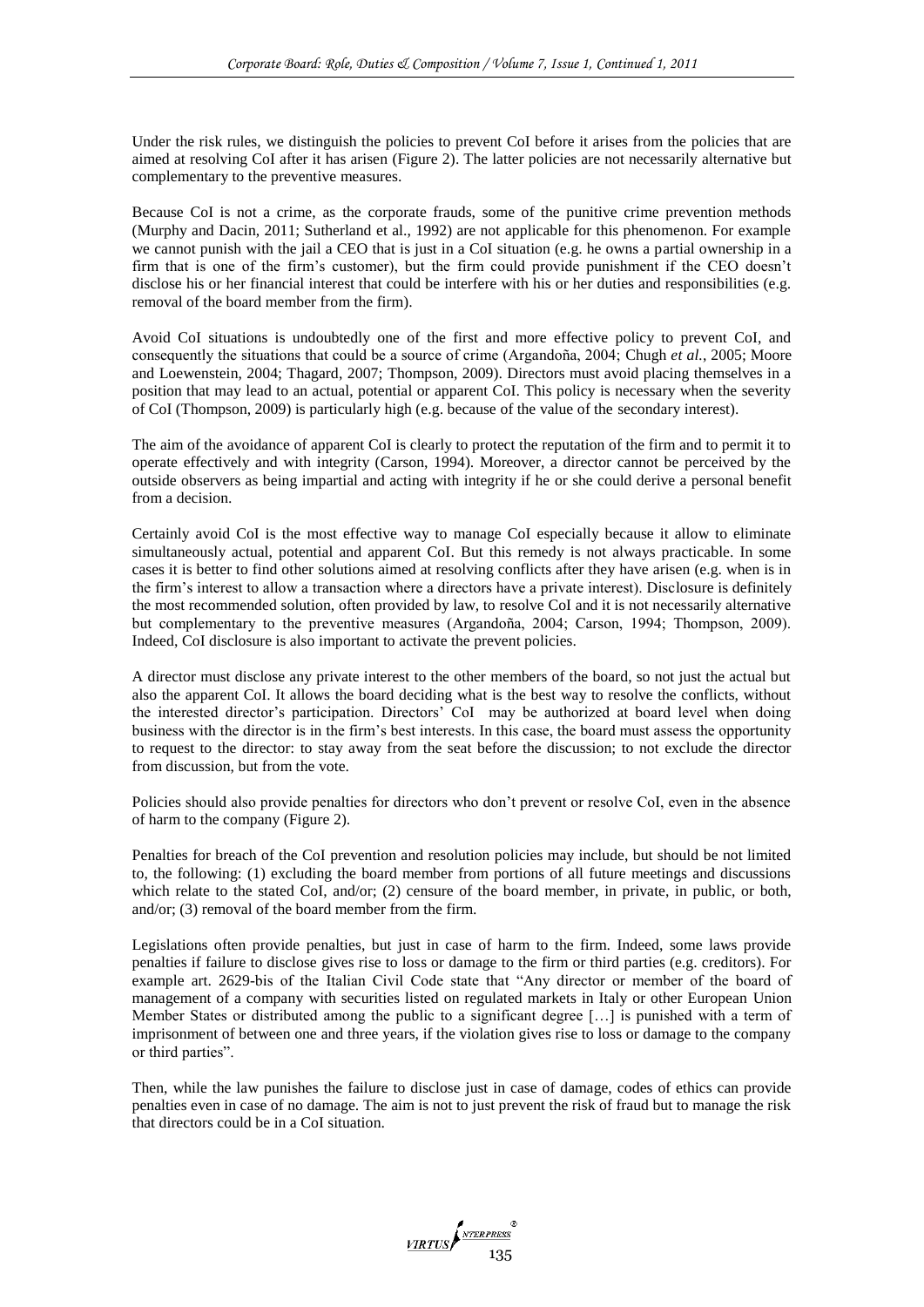After establishing remedies to manage CoI and penalties for the breach, it is necessary to transfer these policies to the board members behavior through ethics programs (Figure 2). Ethics programs normally include code of ethics and ethics training (Valentine and Fleischman, 2008).

To facilitate guidance to employees, managers and directors most companies incorporate a CoI statement within their corporate codes of ethics (Preuss, 2009). Certainly, no code or policy can anticipate every situation that may arise. Codes of ethics, especially for board members, do not attempt to describe all the possible CoI. That is why codes of ethics should provide a clear CoI definition and the explanation of the differences between the harm and the risk of CoI as well as the differences among actual, potential and apparent CoI. These definitions could be considered as a general guideline to directors in order to allow them to recognize the various forms through which the conflict occurs and to respect the rules provided to manage it.

Because the CoI recognition is not always easy, even if code of ethics contain a clear definition of what actual, potential and apparent CoI are, firms should also provide CoI training program for board members and for the key management (e.g. lectures and videos), making examples to facilitate CoI recognition and management (Handfield and Baumer, 2006; Stevens *et al*., 2005).

Valentine and Fleischman (2004) observe that ethics training "should ideally teach individuals the ethical requirements of the organization, as well as how to recognize and react to common ethical problems experienced in the workplace". Moreover, Palmer and Zakhem (2001) wrote: "merely having standards is not enough, a company must make the standards understood, and ensure their proper dissemination within the organizational structure". Thagard (2007), who studied the moral psychology of CoI and in particular the way minds make ethical judgments, say that "people also need to be educated concerning the prevalence of motivated inference, so that they can watch for cases where their conclusions derive more from their personal goals than from the available evidence, keeping in mind that even the friendship of a lobbyist can have distorting effects on their judgments".

We can conclude by saying that CoI definition and recognition are at the base of the policies to manage CoI. Consequently practitioner should pay more attention on the CoI definition and on the effectiveness of ethics programs in allowing directors to easily recognize their CoI. Without CoI recognition it is extremely difficult to activate the procedure provided to manage CoI situations that could be considered as important antecedents of fraud. As a result, the remedies to prevent and resolve directors' CoI lose much of their practical utility.

## **References**

- 1. Adam, A.M. and Rachman-Moore, D. (2004), "The Methods Used to Implement an Ethical Code of Conduct and Employee Attitudes", Journal of Business Ethics, Vol. 54 No. 3, pp. 225-244.
- 2. Adams, J.S., Tashchian, A. and Shore, T.H. (2001), "Codes of Ethics as Signals for Ethical Behavior", Journal of Business Ethics, Vol. 29 No. 3, pp. 199-211.
- 3. Adams, R.B., Hermalin, B.E. and Weisbach, M.S. (2008), "The Role of Boards of Directors in Corporate Governance: A Conceptual Framework and Survey", Journal of Economic Literature, Vol. 48 No. 1, pp. 58-107.
- 4. Akkermans, D.H.M., Ees, H. van, Hermes, C.L.M., Hooghiemstra, R.B.H., Laan, G. van der, Postma, T.J.B.M. and Witteloostuijn, A. van (2007), "Corporate governance in the Netherlands: an overview of the application of the Tabaksblat code in 2004‖, Corporate Governance: an International Review, Vol. 15 No. 6, pp. 1106-1118.
- 5. Argandoña, A. (2004), "Conflicts of interest: the ethical viewpoint", Working paper 552, IESE Business School.
- 6. Asgary, N. and Mitschow, M.C. (2002), "Toward a Model for International Business Ethics", Journal of Business Ethics, Vol. 36 No. 3, pp. 239-246.
- 7. Bernardi, R.A. and LaCross, C.C. (2009), "Positioning codes of ethics on international corporations" websites: A six-year longitudinal study", Advances in Accounting, Vol. 25 No. 1, pp. 75-80.
- 8. Boatright, J. (1992), "Conflict of Interest: An Agency Analysis", in Bowie, N. and Freeman, R.E. (Eds.), Ethics and Agency Theory: An Introduction, Oxford University Press, New York, NY, pp. 187-203.
- 9. Carson, T. L. (1994), "Conflicts of interest", Journal of Business Ethics, Vol. 13 No. 5, pp. 387-408.

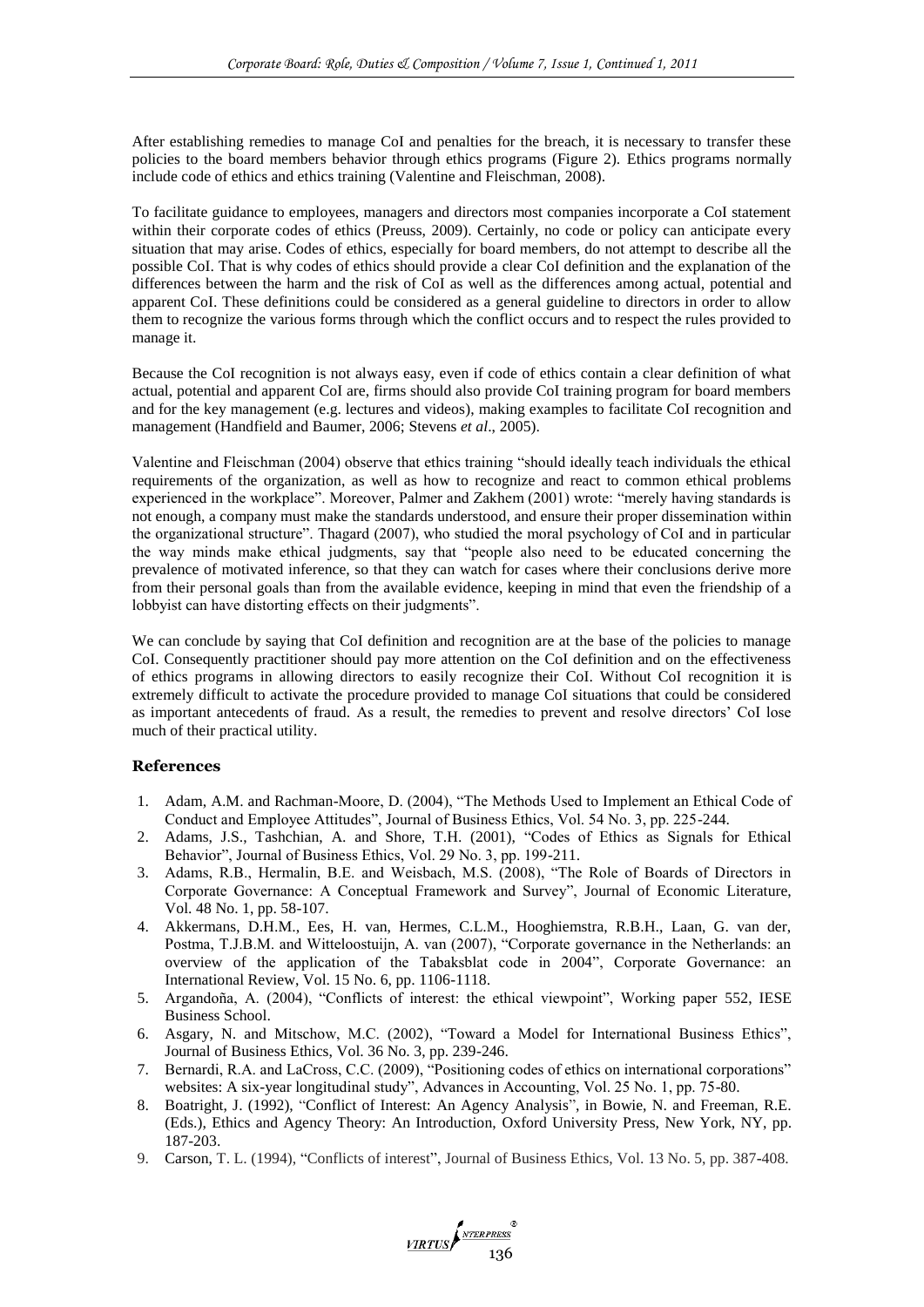- 10. Chugh, D., Bazerman, M.H. and Banaji, M.R. (2005), "Bounded ethicality as a psychological barrier to recognizing conflicts of interest", in Moore, D.A., Cain, D.M., Loewenstein, G. and Bazerman, M.H. (Eds.), Conflicts of Interest, Cambridge University Press, Cambridge, UK, pp. 74-95.
- 11. Davis, M. (1982), "Conflict of interest", Business & Professional Ethics Journal, Vol. 1 No. 3, pp. 17-27.
- 12. Davis, M. (1993), "Conflict of interest revisited", Business & Professional Ethics Journal, Vol. 12 No. 4, pp. 21-41.
- 13. Denis, D. and Sarin, A. (1999), "Ownership and board structures in publicly traded corporations", Journal of Financial Economics, Vol. 52 No. 2, pp. 187-223.
- 14. Erwin, P.M. (2010), "Corporate Codes of Conduct: The Effects of Code Content and Quality on Ethical Performance", Journal of Business Ethics, DOI 10.1007/s10551-010-0667-y.
- 15. Fama, E.F. and Jensen, M.C. (1983), "Separation of Ownership and Control", Journal of Law and Economics, Vol. 26 No. 2, pp. 301-325.
- 16. Farrell, B.J. and Cobbin, D.M. (2000), "A Content Analysis of Codes of Ethics from Fifty Seven National Accounting Organizations", Business Ethics A European Review, Vol. 9 No. 3, pp. 180-190.
- 17. Flanagan, J. and Clarke, K. (2007), "Beyond a code of professional ethics: A holistic model of ethical decision-making for accountants", Abacus, Vol. 43 No. 4, pp. 488-518.
- 18. Gaumnitz, B. and Lere, J. (2004), "A Classification Scheme for Codes of Business Ethics", Journal of Business Ethics, Vol. 49 No. 4, pp. 329-335.
- 19. Gaumnitz, B.R. and Lere, J.C. (2002), "Contents of Codes of Ethics of Professional Business Organizations in the United States", Journal of Business Ethics, Vol. 35 No. 1, pp. 35-49.
- 20. Handfield, R.B. and Baumer, D.L. (2006), "Managing Conflict of Interest Issues in Purchasing", The Journal of Supply Chain Management, Vol. 42 No. 3, pp. 41-50.
- 21. Haxhi, I. and Ees, H. van (2010), "Explaining diversity in the worldwide diffusion of codes of good governance", Journal of International Business Studies, Vol. 41, pp. 710-726.
- 22. Helin, S. and Sandström, J. (2007), "An Inquiry into the Study of Corporate Codes of Ethics", Journal of Business Ethics, Vol. 75 No. 3, pp. 253-271.
- 23. Helin, S., Jensen, T., Sandströmc, J. and Clegg, S. (2011), "On the dark side of codes: Domination not Enlightenment", Scandinavian Journal of Management, Vol. 27 No. 1, pp. 24-33.
- 24. Huse, M. (2007), Boards, governance and value creation: The human side of corporate governance, Cambridge University Press, Cambridge, UK.
- 25. Jensen, M.C. and Meckling, W.H. (1976), "Theory of the Firm: Managerial Behaviour, Agency Costs and Ownership Structure", Journal of Financial Economics, Vol. 3 No. 4, pp. 305-360.
- 26. Jensen, T., Sandström, J. and Helin, S. (2009), "Corporate Codes of Ethics and the Bending of Moral Space", Organization, Vol. 16 No. 4, pp. 529-545.
- 27. Kaptein, M. and Schwartz, M.S. (2008), "The Effectiveness of Business Codes: A Critical Examination of Existing Studies and the Development of an Integrated Research Model", *Journal of Business Ethics*, Vol. 77 No. 2, pp. 111-127.
- 28. Kinchin, N. (2007), "More than Writing on a Wall: Evaluating the Role that Codes of Ethics Play in Securing Accountability of Public Sector Decision-Makers", *The Australian Journal of Public Administration*, Vol. 66, No. 1, pp. 112-120.
- 29. Klein, A. (2002), "The economic determinants of audit committee independence", The Accounting Review, Vol. 77 No. 2, pp. 435-452.
- 30. LaCross, C.C. and Bernardi, R.A. (2006), "Disclosures of codes of ethics on corporate websites: a pre- and post-Sarbanes-Oxley longitudinal study‖, Advances in International Accounting, Vol. 19, pp. 91-114.
- 31. Lere, J.C. and Gaumnitz, B.R. (2003), "The Impact of Codes of Ethics on Decision Making: Some Insights from Information Economics", Journal of Business Ethics, Vol. 48 No. 4, pp. 365-379.
- 32. Lo, B. and Field, M.J. (2009), Conflict of Interest in Medical Research, Education, and Practice, Committee on Conflict of Interest in Medical Research, Education, and Practice - Institute of Medicine of the National Academies, National Academies Press, Washington, DC.
- 33. Lozano, J.F. (2001), "Proposal for a model for the elaboration of ethical codes based on discourse ethics", Business Ethics: A European Review, Vol.10 No. 2, pp. 157-162.
- 34. Lückerath-Rovers, M. and De Bos, A. (2010), "Code of Conduct for Non-Executive and Supervisory Directors", Journal of Business Ethics, DOI 10.1007/s10551-010-0691-y.
- 35. Luebke, N.R. (1987), "Conflict of Interest as a Moral Category", Business and Professional Ethics Journal, Vol. 6 No. 1, pp. 66-81.

VIRTUS ANTERPRESS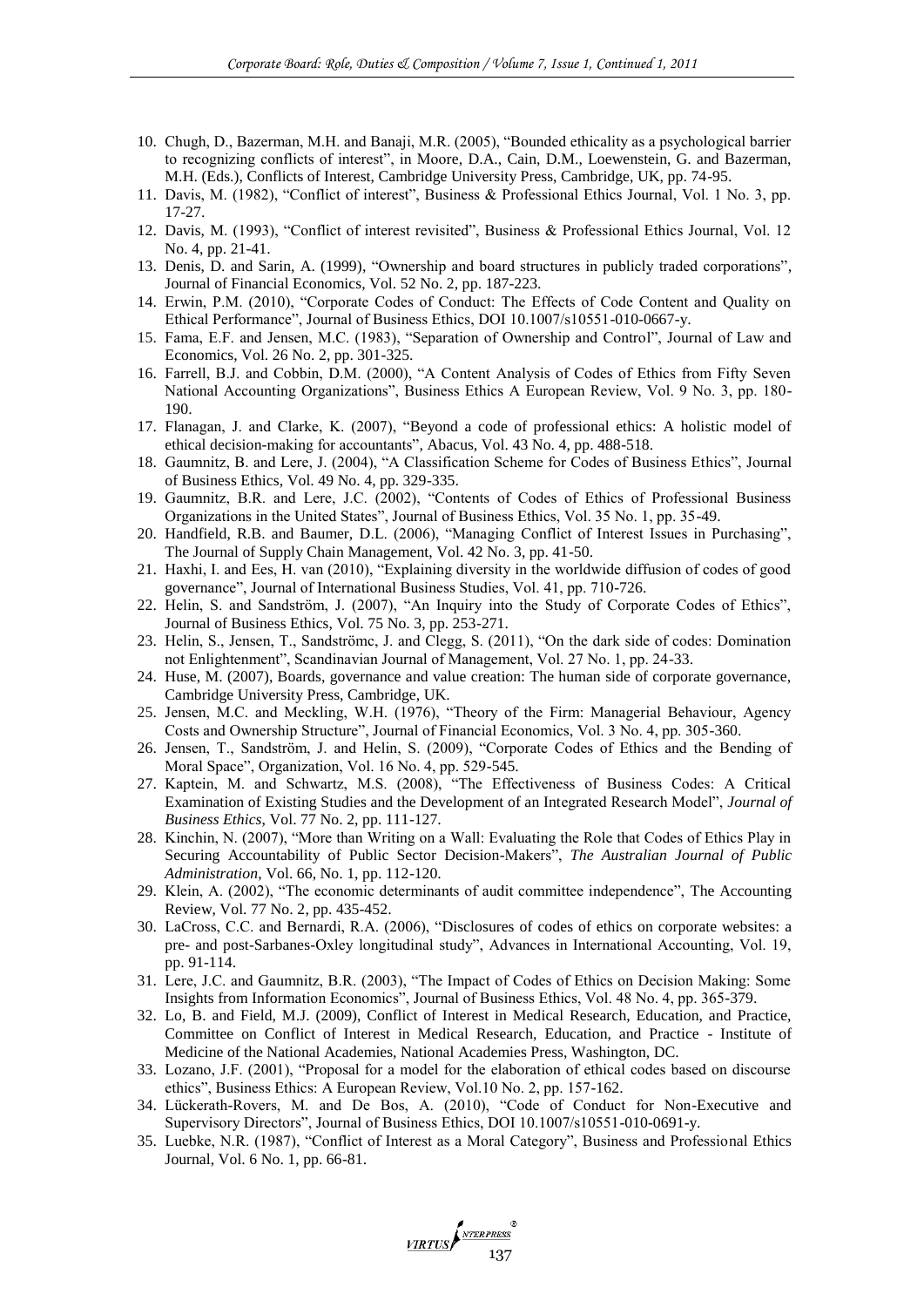- 36. McKinney, J.A., Emerson, T.L. and Neubert, M.J. (2010), "The Effects of Ethical Codes on Ethical Perceptions of Actions Toward Stakeholders", Journal of Business Ethics, Vol. 97 No. 4, pp. 505-516.
- 37. McMunigal, K.C. (1998), "Distinguishing Risk from Harm in Conflict of Interest", Business and Society Review, Vol. 100 No. 101, pp. 91-93.
- 38. Moore, D.A. and Loewenstein, G. (2004), "Self-interest, automaticity, and the psychology of conflict of interest", Social Justice Research, Vol. 17 No. 2, pp. 189-202.
- 39. Morck, R. (2008), "Behaviorial finance in corporate governance: Economics and ethics of the devil"s advocate", Journal of Management and Governance, Vol. 12 No. 2, pp. 179-200.
- 40. Murphy, P.R. and Dacin, T. (2011), "Psychological Pathways to Fraud: Understanding and Preventing Fraud in Organizations", Journal of Business Ethics, forthcoming, DOI 10.1007/s10551-011-0741-0.
- 41. Organisation for Economic Co-operation and Development (2004), Managing conflict of interest in the public service. OECD guidelines and country experiences, OECD Publishing, Paris, FR.
- 42. Organisation for Economic Co-operation and Development (2004), Principles of Corporate Governance, www.oecd.org.
- 43. Preston, A.M., Cooper, D.J., Scarbrough, D.P. and Chilton, R.C. (1995), "Changes In The Code Of Ethics Of The U.S. Accounting Profession, 1917 And 1988: The Continual Quest For Legitimation", Accounting, Organizations and Society, Vol. 20 No. 6, pp. 507-546.
- 44. Preuss, L. (2009), "Ethical sourcing codes of large UK-based corporations: Prevalence, content, limitation‖, *Journal of Business Ethics*, Vol. 88 No. 4, pp. 735-747.
- 45. Resnik, D. (1998), "Conflicts of interest in science", Perspectives on Science, Vol. 6 No. 4, pp. 381-408.
- 46. Schwartz, M.S. (2001), "The Nature of the Relationship between Corporate Codes of Ethics and Behaviour", Journal of Business Ethics, Vol. 32 No. 3, pp. 247-262.
- 47. Shleifer, A. and Vishny, R. (1997), "A Survey of Corporate Governance", Journal of Finance, Vol. 52 No. 2, pp. 737-783.
- 48. Sigh, J. (2011), "Determinants of the Effectiveness of Corporate Codes of Ethics: An Empirical Study", Journal of Business Ethics, DOI 10.1007/s10551-010-0727-3.
- 49. Singh, J. (2006), "A Comparison of the Contents of the Codes of Ethics of Canada's Largest Corporations in 1992 and 2003", Journal of Business Ethics, Vol. 64 No. 1, pp. 17-29.
- 50. Singh, J., Carasco, E., Svensson, G., Wood, G. and Callaghan, M. (2005), "A comparative study of the contents of corporate codes of ethics in Australia, Canada and Sweden", Journal of World Business, Vol. 40 No. 1, pp. 91-109.
- 51. Sirgy, M.J., Siegel, P.H. and Johar, J.S. (2005), "Toward a Code of Ethics for Accounting Educators", Journal of Business Ethics, Vol. 61 No. 3, pp. 215-234.
- 52. Snell, R.S. and Herndon, Jr. N.C. (2000), "An Evaluation of Hong Kong"s Corporate Code of Ethics Initiative", Asia Pacific Journal of Management, Vol. 17 No. 3, pp. 493-518.
- 53. Snell, R.S. and Herndon, Jr. N.C. (2004), "Hong Kong"s Code of Ethics Initiative: Some Differences between Theory and Practice", Journal of Business Ethics, Vol. 51 No. 1, pp. 75-89.
- 54. Snell, R.S., Chak, A.M.K. and Chu, J.W.H. (1999), "Codes of Ethics in Hong Kong: Their Adoption and Impact in the Run-up to the 1997 Transition of Sovereignty to China", Journal of Business Ethics, Vol. 22 No. 4, pp. 281-309.
- 55. Stevens, B. (1994), "An Analysis of Corporate Ethical Code Studies: Where Do We Go from Here?", Journal of Business Ethics, Vol. 13 No. 1, pp. 63-69.
- 56. Stevens, B. (2004), "The Ethics of the US Business Executive: A Study of Perceptions", Journal of Business Ethics, Vol. 54 No. 2, pp. 163-171.
- 57. Stevens, B. (2008), "Corporate Ethical Codes: Effective Instruments For Influencing Behavior", Journal of Business Ethics, Vol. 78 No. 4, pp. 601-609.
- 58. Stevens, J.M., Steensma, H.K., Harrison, D.A. and Cochran, P.L. (2005), "Symbolic or substantive document? The influence of ethics codes on financial executives" decisions", Strategic Management Journal, Vol. 26 No. 2, pp. 181-195.
- 59. Stevens, J.M., Steensma H.K., Harrison, D.A. and Cochran, P.L. (2005), "Symbolic or Substantive Document? The Influence of Ethics Codes on Financial Executives" Decisions", StrategicManagement Journal, Vol. 26, pp. 181-195.
- 60. Sutherland, E.H., Cressey, D.R. and Luckenbill, D.F. (1992), Principles of Criminology, 11th Edition, General Hall Inc, New York, NY.
- 61. Thagard, P. (2007), "The Moral Psychology of Conflicts of Interest: Insights from Affective Neuroscience", Journal of Applied Philosophy, Vol. 24 No. 4, pp. 367-380.